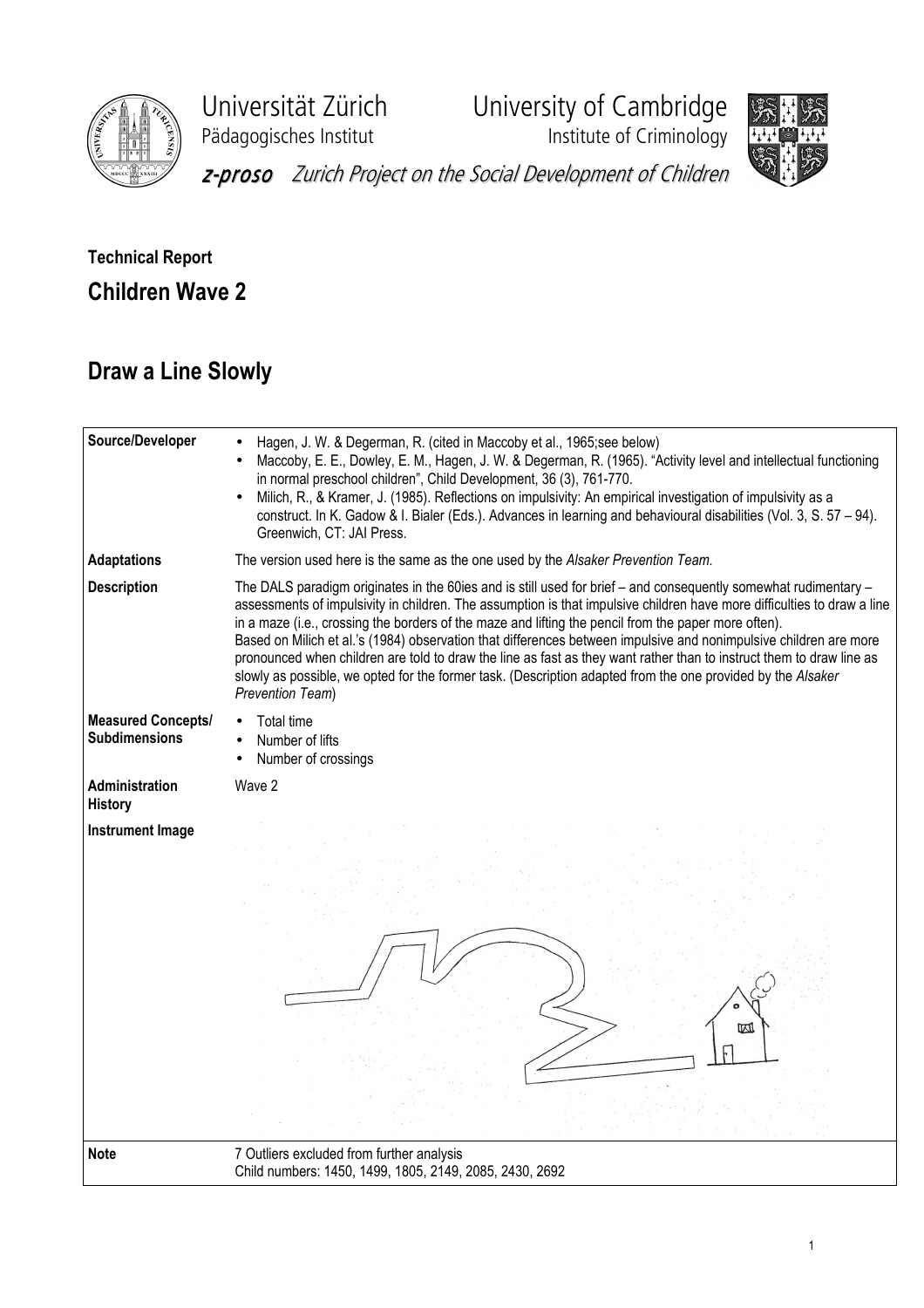| Lifts                                                      |                                            |            |                                         |                 |                 |                                                                                                                   |      |                                     |                         |                |                 |              |            |
|------------------------------------------------------------|--------------------------------------------|------------|-----------------------------------------|-----------------|-----------------|-------------------------------------------------------------------------------------------------------------------|------|-------------------------------------|-------------------------|----------------|-----------------|--------------|------------|
| <b>Case Summary &amp;</b><br><b>Descriptive Statistics</b> |                                            |            |                                         |                 |                 |                                                                                                                   |      |                                     |                         |                |                 |              |            |
| "lifts"                                                    | Variable Name                              |            |                                         | Missings (%)    |                 | Mean                                                                                                              |      | <b>Standard</b><br><b>Deviation</b> |                         |                | <b>Skewness</b> | Kurtosis     |            |
|                                                            | K2_7110_1                                  |            |                                         |                 | $\pmb{0}$       | 0.96                                                                                                              |      |                                     | 2.06                    |                | 3.60            |              | 15.98      |
|                                                            | $N = 1325$                                 |            |                                         |                 |                 |                                                                                                                   |      |                                     |                         |                |                 |              |            |
|                                                            | Comments:                                  |            |                                         |                 |                 |                                                                                                                   |      |                                     |                         |                |                 |              |            |
|                                                            |                                            |            | 1) Excessive skewness and high kurtosis |                 |                 |                                                                                                                   |      |                                     |                         |                |                 |              |            |
| Sum Index                                                  | "lifts"                                    |            |                                         |                 |                 |                                                                                                                   |      |                                     |                         |                |                 |              |            |
| <b>Descriptive</b>                                         |                                            |            |                                         |                 | <b>Standard</b> |                                                                                                                   |      |                                     | Skew-                   |                |                 | <b>ANOVA</b> |            |
| <b>Statistics</b>                                          | Group                                      | N          | Mean                                    |                 | Deviation       | Min.                                                                                                              | Max. |                                     | ness                    | Kurtosis       | $\overline{df}$ | F            | р          |
|                                                            | Full sample                                | 1325       | 0.96                                    |                 | 2.06            | $\mathbf 0$                                                                                                       | 18   | 3.59                                |                         | 15.98          |                 |              |            |
|                                                            | Gender                                     |            |                                         |                 |                 |                                                                                                                   |      |                                     |                         |                | 1               | 2.25         | .134       |
|                                                            | Girls                                      | 653        | 1.05                                    |                 | 2.19            | 0                                                                                                                 | 15   | 3.39                                |                         | 13.38          |                 |              |            |
|                                                            | Boys                                       | 672        | 0.88                                    |                 | 1.92            | 0                                                                                                                 | 18   | 3.82                                |                         | 19.49          |                 |              |            |
|                                                            | Treatment<br>Control                       |            | 1.00                                    |                 | 2.28            |                                                                                                                   | 15   | 3.72                                |                         |                | 3               | 0.06         | .980       |
|                                                            | Triple P                                   | 339<br>321 | 0.95                                    |                 | 2.07            | 0<br>0                                                                                                            | 18   | 3.80                                |                         | 15.79<br>19.49 |                 |              |            |
|                                                            | <b>PATHS</b>                               | 363        | 0.97                                    |                 | 2.03            | 0                                                                                                                 | 13   | 3.33                                |                         | 13.21          |                 |              |            |
|                                                            | Combination                                | 302        | 0.93                                    |                 | 1.82            | 0                                                                                                                 | 13   | 3.26                                |                         | 13.15          |                 |              |            |
|                                                            | Comments:                                  |            |                                         |                 |                 |                                                                                                                   |      |                                     |                         |                |                 |              |            |
| <b>Correlations with</b><br><b>Subscales &amp; DVs</b>     | 1)                                         |            |                                         |                 |                 | All subgroups with excessive skewness and high kurtosis                                                           |      | <b>Boys</b>                         |                         |                |                 | Girls        |            |
|                                                            | Variable                                   |            |                                         | r               | р               | N                                                                                                                 |      | r                                   | р                       | N              |                 | r<br>р       | N          |
|                                                            | <b>Subscales</b>                           |            |                                         |                 |                 |                                                                                                                   |      |                                     |                         |                |                 |              |            |
|                                                            | Crossings                                  |            |                                         | $-032$          | ns              | 1325                                                                                                              |      | $-049$                              | ns                      | 672            | .000            | ns           | 653        |
|                                                            | Time                                       |            |                                         | .214            | $***$           | 1325                                                                                                              |      | .249                                | $***$                   | 672            | .181            | $***$        | 653        |
|                                                            | Child SBQ                                  |            |                                         |                 |                 |                                                                                                                   |      |                                     |                         |                |                 |              |            |
|                                                            | Aggression                                 |            |                                         | $-0.19$<br>.063 | ns<br>$\star$   | 1324<br>1324                                                                                                      |      | .046<br>.064                        | ns                      | 671<br>671     | $-082$<br>.054  | *            | 653<br>653 |
|                                                            | Prosociality<br>ADHD Wave 1                |            |                                         | $-027$          | ns              | 1313                                                                                                              |      | $-004$                              | ns<br>ns                | 666            | $-0.045$        | ns<br>ns     | 647        |
|                                                            | Teacher SBQ                                |            |                                         |                 |                 |                                                                                                                   |      |                                     |                         |                |                 |              |            |
|                                                            | <b>Total Aggression</b>                    |            |                                         | .016            | ns              | 1296                                                                                                              |      | $-012$                              | $\operatorname{\sf ns}$ | 658            | $-008$          | ns           | 638        |
|                                                            | Prosociality                               |            |                                         | .024            | ns              | 1297                                                                                                              |      | .058                                | ns                      | 658            | $-0.31$         | ns           | 639        |
|                                                            | ADHD Wave 2.1                              |            |                                         | $-0.005$        | ns              | 1302                                                                                                              |      | $-013$                              | ns                      | 660            | .019            | ns           | 642        |
|                                                            | Parent SBQ                                 |            |                                         |                 |                 |                                                                                                                   |      |                                     |                         |                |                 |              |            |
|                                                            | Aggression                                 |            |                                         | $-0.34$         | ns              | 1166                                                                                                              |      | $-041$                              | ns                      | 610            | $-0.16$         | ns           | 556        |
|                                                            | Prosociality                               |            |                                         | .094            | $^{\star\star}$ | 1164                                                                                                              |      | .079                                | ns                      | 611            | .098            | ×            | 553        |
|                                                            | ADHD Wave 1                                |            |                                         | $-.001$         | ns              | 1188                                                                                                              |      | .040                                | ns                      | 619            | $-021$          | ns           | 569        |
|                                                            | $1***$ p<.001, ** p<.01, * p<.05, ns p>.05 |            |                                         |                 |                 |                                                                                                                   |      |                                     |                         |                |                 |              |            |
|                                                            | Comments:                                  |            |                                         |                 |                 |                                                                                                                   |      |                                     |                         |                |                 |              |            |
|                                                            | 1)                                         |            |                                         |                 |                 | Significant correlation with Parent SBQ Prosociality disappears for boys subgroup                                 |      |                                     |                         |                |                 |              |            |
|                                                            | 2)                                         |            |                                         |                 |                 | Significant correlation with Child SBQ Prosociality gets insicnificant after division in boys and girls subgroups |      |                                     |                         |                |                 |              |            |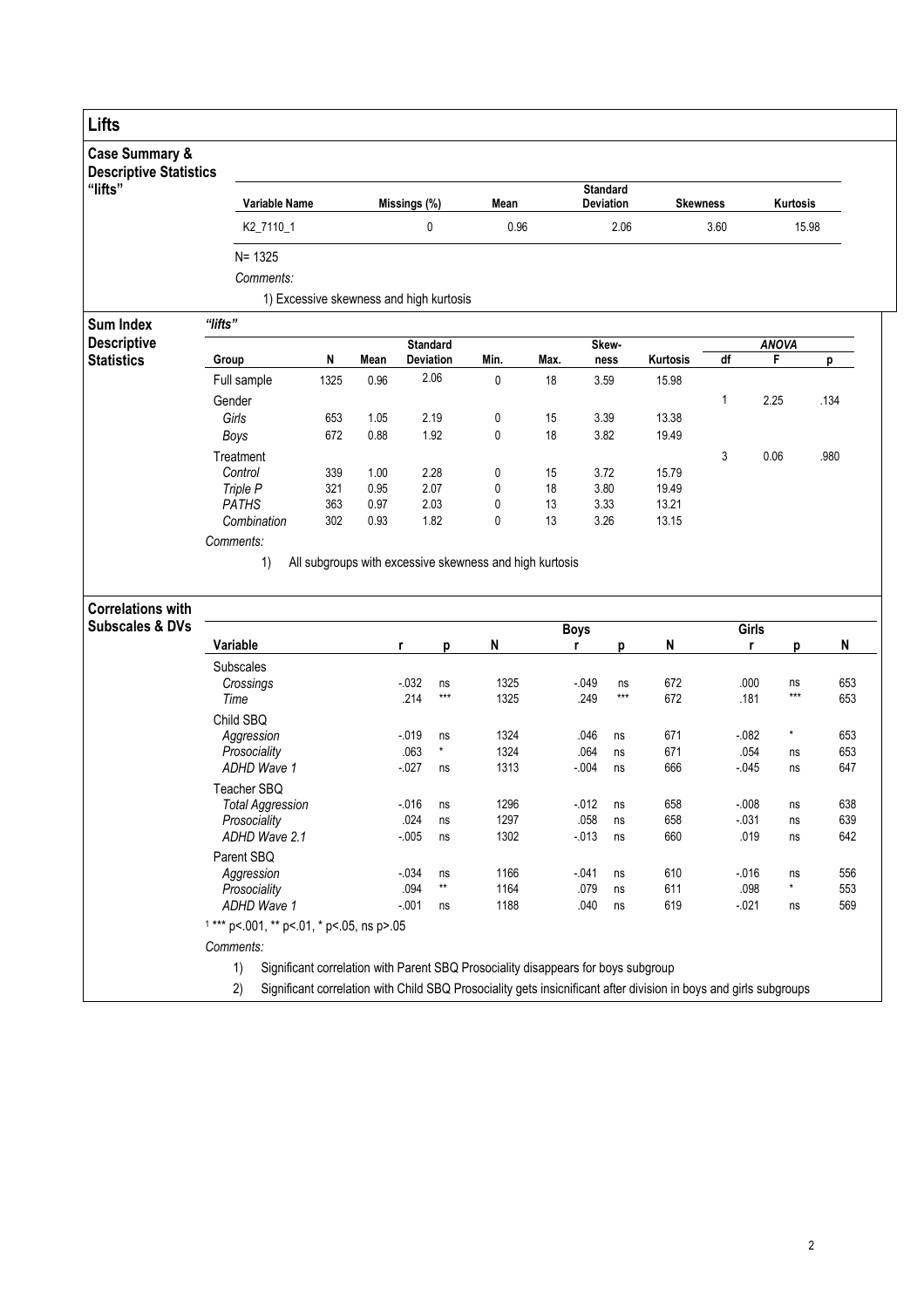| <b>Crossings</b>                                |                                                           |      |              |                  |          |                                                         |                |                                     |          |                                                                                                                               |    |                 |                       |            |
|-------------------------------------------------|-----------------------------------------------------------|------|--------------|------------------|----------|---------------------------------------------------------|----------------|-------------------------------------|----------|-------------------------------------------------------------------------------------------------------------------------------|----|-----------------|-----------------------|------------|
| <b>Case Summary &amp;</b><br><b>Descriptive</b> |                                                           |      |              |                  |          |                                                         |                |                                     |          |                                                                                                                               |    |                 |                       |            |
| <b>Statistics</b><br>"crossings"                | <b>Variable Name</b>                                      |      | Missings (%) |                  |          | Mean                                                    |                | <b>Standard</b><br><b>Deviation</b> |          | <b>Skewness</b>                                                                                                               |    | Kurtosis        |                       |            |
|                                                 | K2_7110_2                                                 |      | 0            |                  |          | 0.36                                                    |                | 0.81                                |          | 3.75                                                                                                                          |    |                 | 21.35                 |            |
|                                                 | $N = 1325$                                                |      |              |                  |          |                                                         |                |                                     |          |                                                                                                                               |    |                 |                       |            |
|                                                 | Comments:                                                 |      |              |                  |          |                                                         |                |                                     |          |                                                                                                                               |    |                 |                       |            |
|                                                 | 1)<br>Excessive skewness and high kurtosis                |      |              |                  |          |                                                         |                |                                     |          |                                                                                                                               |    |                 |                       |            |
| <b>Sum Index</b>                                | "crossings"                                               |      |              |                  |          |                                                         |                |                                     |          |                                                                                                                               |    |                 |                       |            |
| <b>Descriptive</b>                              |                                                           |      |              | <b>Standard</b>  |          |                                                         |                |                                     | Skew-    |                                                                                                                               |    |                 | <b>ANOVA</b>          |            |
| <b>Statistics</b>                               | Group                                                     | N    | Mean         | <b>Deviation</b> |          | Min.                                                    | Max.           |                                     | ness     | Kurtosis                                                                                                                      | df |                 | F                     | р          |
|                                                 | Full sample                                               | 1325 | 0.36         | 0.81             |          | 0                                                       | 9              | 3.75                                |          | 21.35                                                                                                                         |    |                 |                       |            |
|                                                 | Gender                                                    |      |              |                  |          |                                                         |                |                                     |          |                                                                                                                               | 1  | 18.48           |                       | .000       |
|                                                 | Girls                                                     | 653  | 0.26         | 0.64             |          | 0                                                       | 6              | 3.61                                |          | 18.48                                                                                                                         |    |                 |                       |            |
|                                                 | Boys                                                      | 672  | 0.45         | 0.94             |          | 0                                                       | 9              | 3.49                                |          | 18.09                                                                                                                         |    |                 |                       |            |
|                                                 | Treatment                                                 |      |              |                  |          |                                                         |                |                                     |          |                                                                                                                               | 3  | 1.11            |                       | .344       |
|                                                 | Control                                                   | 339  | 0.35         | 0.80             |          | 0                                                       | 6              | 3.29                                |          | 13.93                                                                                                                         |    |                 |                       |            |
|                                                 | Triple P                                                  | 321  | 0.42         | 0.92             |          | 0                                                       | $\overline{7}$ | 3.38                                |          | 15.31                                                                                                                         |    |                 |                       |            |
|                                                 | <b>PATHS</b>                                              | 363  | 0.33         | 0.72             |          | 0                                                       | 5              | 2.86                                |          | 10.12                                                                                                                         |    |                 |                       |            |
|                                                 | Combination                                               | 302  | 0.32         | 0.81             |          | 0                                                       | 9              | 5.38                                |          | 45.57                                                                                                                         |    |                 |                       |            |
|                                                 | Comments:                                                 |      |              |                  |          |                                                         |                |                                     |          |                                                                                                                               |    |                 |                       |            |
|                                                 | 1)                                                        |      |              |                  |          | All subgroups with excessive skewness and high kurtosis |                |                                     |          |                                                                                                                               |    |                 |                       |            |
|                                                 | 2)<br>Significant F-value for treatment group differences |      |              |                  |          |                                                         |                |                                     |          |                                                                                                                               |    |                 |                       |            |
| <b>Correlations with</b>                        |                                                           |      |              |                  |          |                                                         |                |                                     |          |                                                                                                                               |    |                 |                       |            |
| <b>Subscales &amp; DVs</b>                      |                                                           |      |              |                  |          |                                                         |                | <b>Boys</b>                         |          |                                                                                                                               |    | Girls           |                       |            |
|                                                 | Variable                                                  |      |              | r<br>p           |          | N                                                       |                | r                                   | р        | N                                                                                                                             |    | r               | р                     | N          |
|                                                 | Subscales                                                 |      |              |                  |          |                                                         |                |                                     |          |                                                                                                                               |    |                 |                       |            |
|                                                 | Lifts                                                     |      |              | $-0.32$          | ns       | 1325                                                    |                | $-.049$                             | ns       | 672                                                                                                                           |    | .000            | ns                    | 653        |
|                                                 | Time                                                      |      |              | $-0.056$         | ×        | 1325                                                    |                | $-0.053$                            | ns       | 672                                                                                                                           |    | $-057$          | ns                    | 653        |
|                                                 |                                                           |      |              |                  |          |                                                         |                |                                     |          |                                                                                                                               |    |                 |                       |            |
|                                                 | Child SBQ                                                 |      |              |                  |          |                                                         |                |                                     |          |                                                                                                                               |    |                 |                       |            |
|                                                 | Aggression                                                |      |              | .022<br>$-0.003$ | ns       | 1324<br>1324                                            |                | $-009$<br>.032                      | ns       | 671<br>671                                                                                                                    |    | .032<br>$-0.19$ | ns                    | 653<br>653 |
|                                                 | Prosociality<br>ADHD Wave 1                               |      |              | .002             | ns<br>ns | 1313                                                    |                | $-028$                              | ns<br>ns | 666                                                                                                                           |    | .034            | ns<br>ns              | 647        |
|                                                 |                                                           |      |              |                  |          |                                                         |                |                                     |          |                                                                                                                               |    |                 |                       |            |
|                                                 | Teacher SBQ                                               |      |              |                  |          |                                                         |                |                                     |          |                                                                                                                               |    |                 |                       |            |
|                                                 | <b>Total Aggression</b>                                   |      |              | .016             | ns       | 1296                                                    |                | .000                                | ns       | 658                                                                                                                           |    | $-.003$         | ns                    | 638        |
|                                                 | Prosociality                                              |      |              | $-0.32$          | ns       | 1297                                                    |                | .015                                | ns       | 658                                                                                                                           |    | $-0.017$        | ns<br>$^\star$        | 639        |
|                                                 | ADHD Wave 2.1                                             |      |              | .054             | ns       | 1302                                                    |                | .005                                | ns       | 660                                                                                                                           |    | .080            |                       | 642        |
|                                                 | Parent SBQ                                                |      |              |                  |          |                                                         |                |                                     |          |                                                                                                                               |    |                 |                       |            |
|                                                 | Aggression                                                |      |              | .062             | *        | 1166                                                    |                | .051                                | ns       | 610                                                                                                                           |    | .039            | ns                    | 556        |
|                                                 |                                                           |      |              | $-065$           | $^\star$ | 1164                                                    |                | $-0.059$                            | ns       | 611<br>619                                                                                                                    |    | $-014$          | ns<br>$^{\star\star}$ | 553        |
|                                                 | Prosociality                                              |      |              |                  |          |                                                         |                | $-0.029$                            | ns       |                                                                                                                               |    | .144            |                       |            |
|                                                 | ADHD Wave 1                                               |      |              | .050             | ns       | 1188                                                    |                |                                     |          |                                                                                                                               |    |                 |                       | 569        |
|                                                 | $1***$ p<.001, ** p<.01, * p<.05, ns p>.05                |      |              |                  |          |                                                         |                |                                     |          |                                                                                                                               |    |                 |                       |            |
|                                                 | Comments:                                                 |      |              |                  |          |                                                         |                |                                     |          |                                                                                                                               |    |                 |                       |            |
|                                                 | 1)                                                        |      |              |                  |          |                                                         |                |                                     |          | Significant correlations with Time, Parent SBQ Aggression and Prosociality get insicnificant after division in boys and girls |    |                 |                       |            |